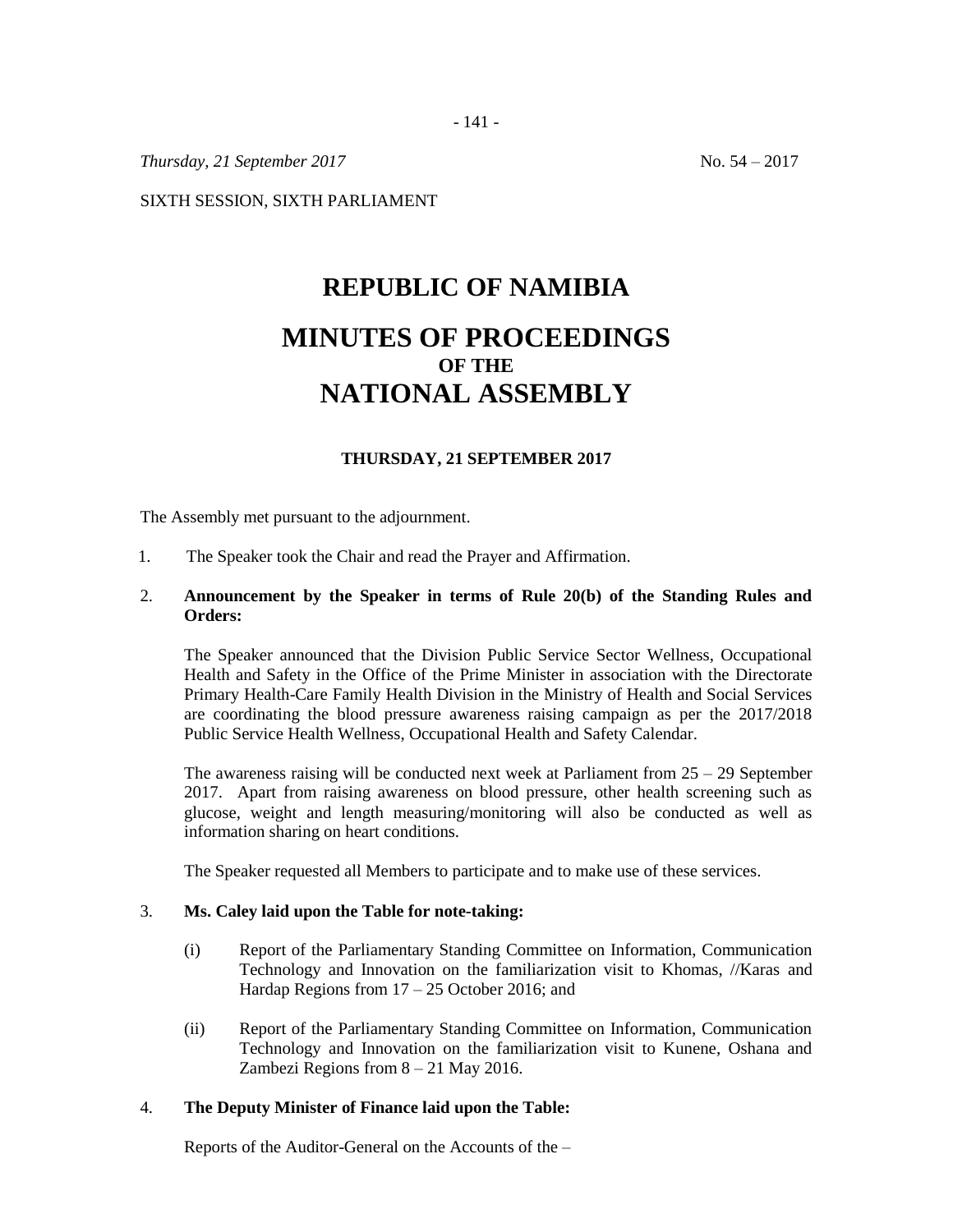- (i) Ministry of Information and Communication Technology for the financial year ended 31 March 2016;
- (ii) Ministry of Mines and Energy for the financial year ended 31 March 2016;
- (iii) Ministry of International Relations and Cooperation for the financial year ended 31 March 2016;
- (iv) Follow-Up Performance Audit Report within the Ministry of Environment and Tourism Extended to the Ministry of Finance on Trophy Hunting for the financial years 2012/13 to 2014/15;
- (v) Namibia Tourism Board for the financial year ended 31 March 2015;
- (vi) Performance Audit Report of the Auditor-General on the Main Study Audit Report on the Management and Administration of Labour Inspections within the Ministry of Labour, Industrial Relations and Employment Creation for the financial years 2012/13, 2013/14 and 2014/2015;
- (vii) Monitoring of Pollution and Environmental Rehabilitation of Mining Sites within the Ministry of Mines and Energy and Ministry of Environment and Tourism for the financial years 2011/2012, 2012/2013, 2013/2014, 2014/2015;
- (viii) Marine Resources Fund for the financial years ended 31 March 2011 and 2012;
- (ix) Game Products Trust Fund for the financial year ended 31 March 2016; and
- (x) Electoral Commission of Namibia for the financial year ended 31 March 2016.

# 5. **ORAL QUESTION:**

Mr. Muharukua (DTA) asked the Minister of Health and Social Services (No. 30) **–** *Replied to***.**

#### 6. **Ministerial Statements in terms of Rule 98 of the Standing Rules and Orders:**

- (i) The Deputy Minister of Disability Affairs in the Office of the Vice-President addressed the Assembly and the entire nation on the International Week ok the Deaf, which is celebrated annually in September across the globe. This year it is celebrated from 18 – 24 September 2017 at the coastal town of Swakopmund under the theme *"Full Inclusion with Namibian Sign Language".*
- (ii) The Minister of Works and Transport briefed the Assembly on the status of Hosea Kutako International Airport (HKIA); mentioned the short term interventions which were undertaken to address the current situation at the Airport and the long term solutions presently being explored to address the needed upgrade of HKIA infrastructure which aims to provide lasting solutions to the congestion currently experienced.

## 7. **QUESTIONS DEALT WITH:**

(i) Questions 81, 82, 83, 84, 85 and 86 – *Stand over.*